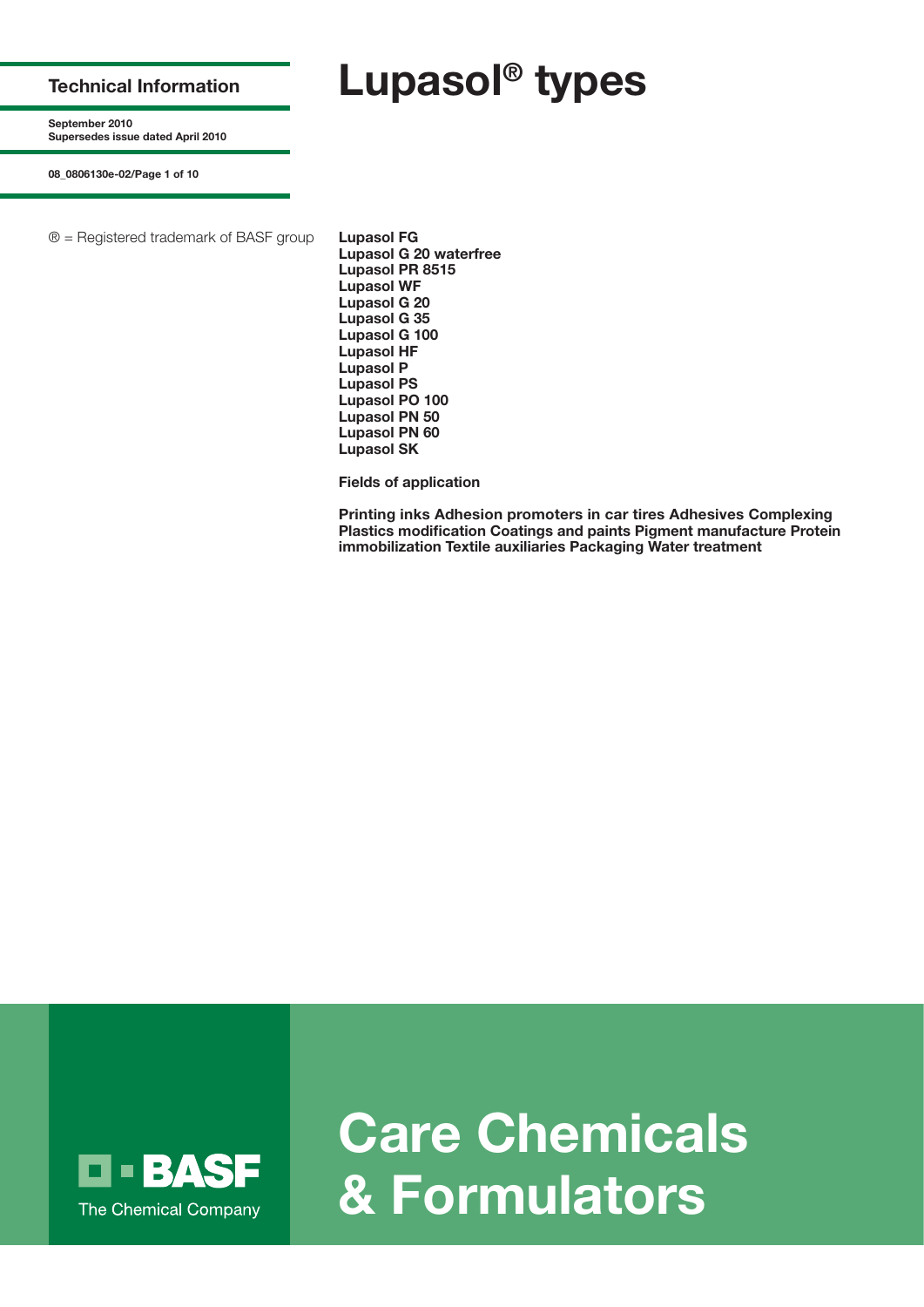**Nature Nature** Lupasol products are multifunctional cationic polyethyleneimines (PEI) with a branched polymer structure.



Their composition is expressed by the following general molecular formula:

$$
-(CH_2-CH_2-NH)_n-10 < n < 10^5
$$

The nitrogen to carbon ratio in polyethyleneimines is 1:2, so that they have the largest possible amino group density of all known commercial polyamines. Polyethyleneimines have a definite ratio of primary, secondary and tertiary amino groups.

| 30048277 | Lupasol FG             |
|----------|------------------------|
| 30048280 | Lupasol G 20 waterfree |
| 30048286 | Lupasol PR 8515        |
| 30048289 | Lupasol WF             |
| 30048279 | Lupasol G 20           |
| 30048281 | Lupasol G 35           |
| 30048278 | Lupasol G 100          |
| 30048282 | Lupasol HF             |
| 30048284 | Lupasol P              |
| 30048287 | Lupasol PS             |
| 30077313 | Lupasol PO 100         |
| 30242144 | Lupasol PN 50          |
| 30262706 | Lupasol PN 60          |
| 30048291 | Lupasol SK             |

\*BASF's commercial product numbers.

PRD-Nos.\*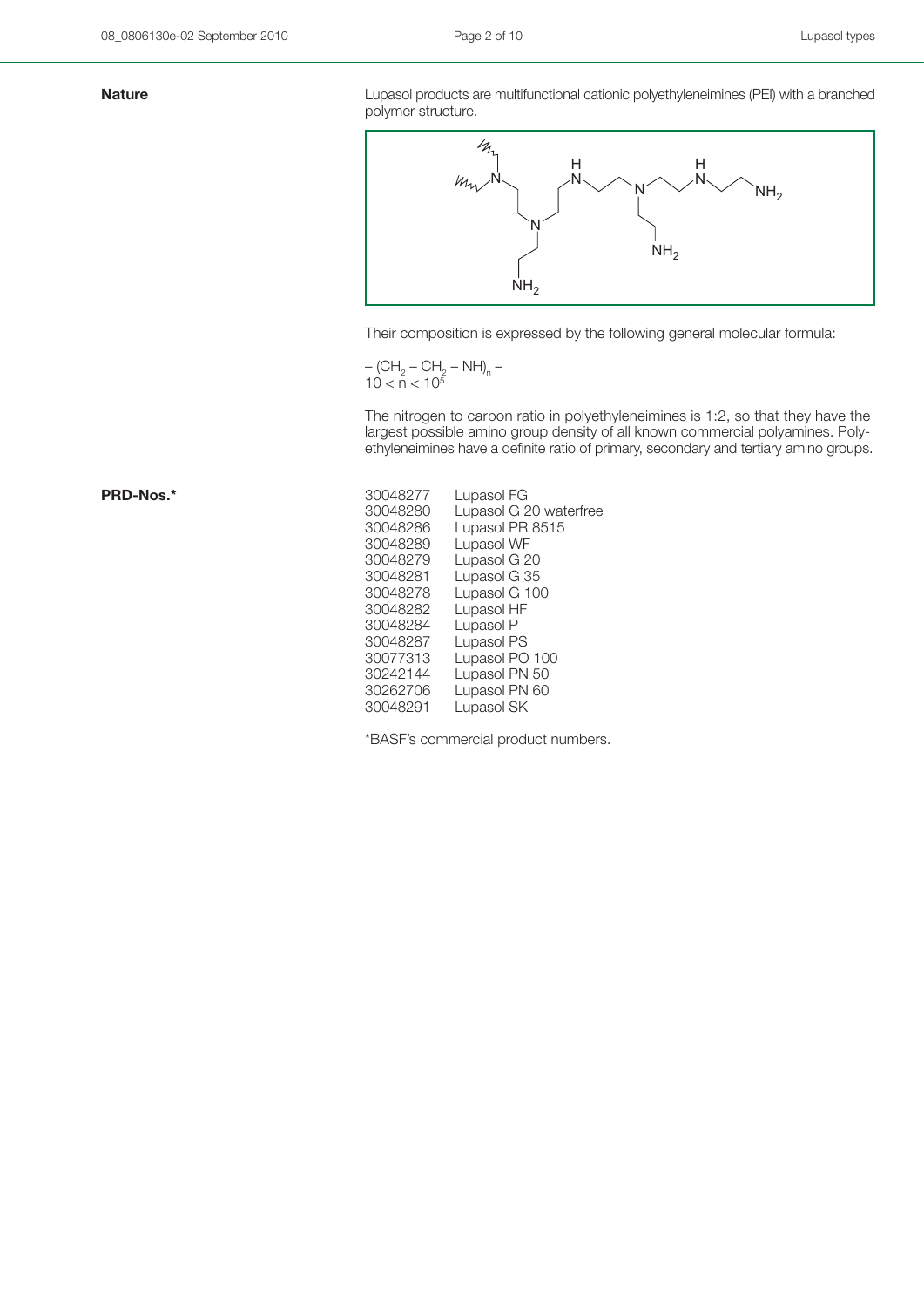**Properties** Lupasol products are clear to slightly turbid\*, colorless to yellowish liquids. Their viscosity depends on the molecular weight, concentration and degree of branching.

| <b>Polyethyleneimines</b> | <b>Modified polyethyleneimines</b> |
|---------------------------|------------------------------------|
| Anhydrous:                | Aqueous solution:                  |
| Lupasol FG                | Lupasol PN 50                      |
| Lupasol G 20 waterfree    | Lupasol PN 60                      |
| Lupasol PR 8515           | Lupasol SK                         |
| Lupasol WF                |                                    |
| Aqueous solution:         | In methoxypropanol:                |
| Lupasol G 20              | Lupasol PO 100                     |
| Lupasol G 35              |                                    |
| Lupasol G 100             |                                    |
| Lupasol HF                |                                    |
| Lupasol P                 |                                    |
| Lupasol PS                |                                    |

All Lupasol products are miscible with water in all proportions.

The following tables contain the most significant data for the Lupasol products.

*\* Lupasol SK is slightly turbid to turbid.*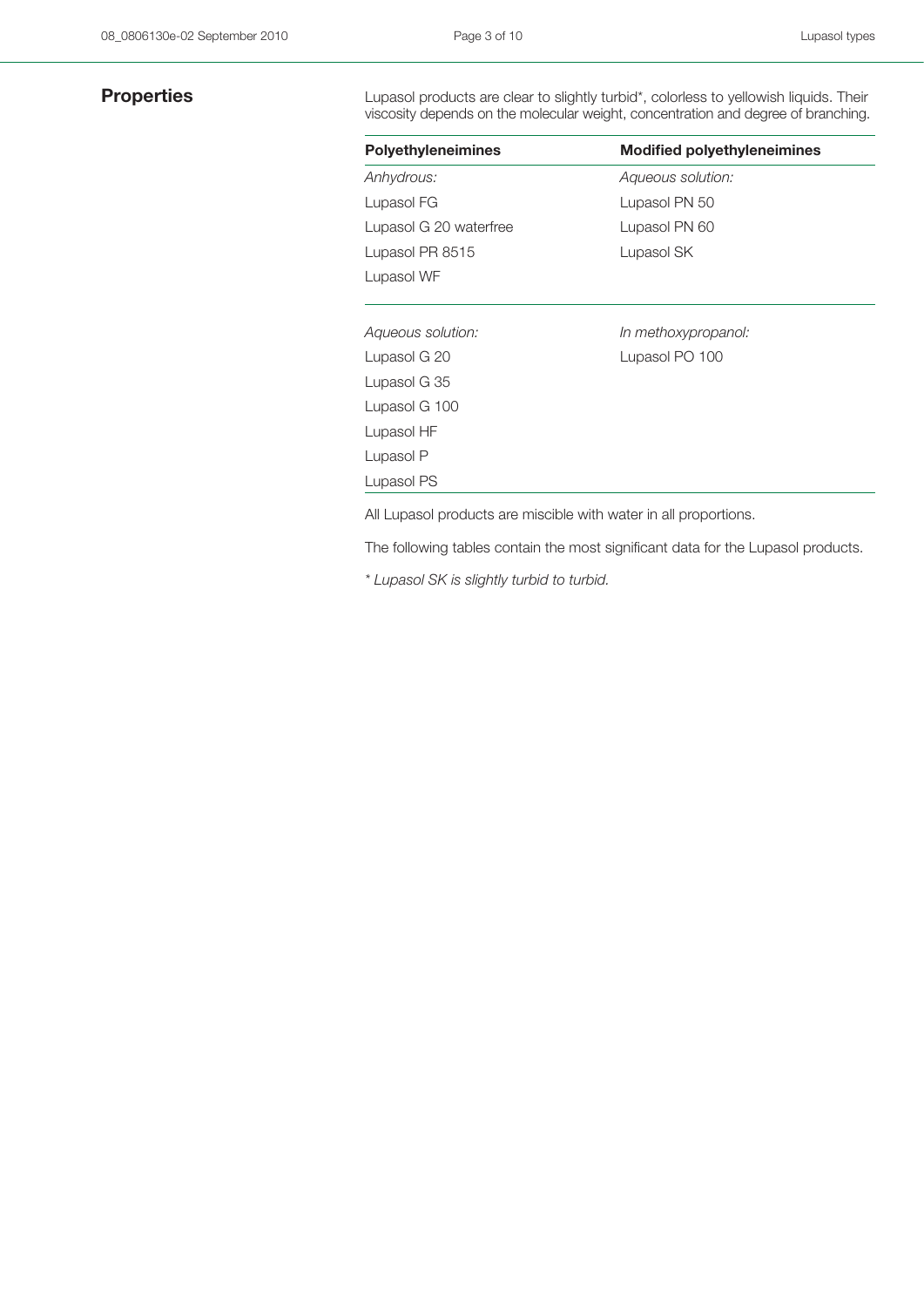| Lupasol                                                        |                  | <b>FG</b> | <b>G 20 wfr</b> | <b>PR 8515</b> | <b>WF</b> | G 20      | G 35    |
|----------------------------------------------------------------|------------------|-----------|-----------------|----------------|-----------|-----------|---------|
| Average molar mass<br>(GPC, BASF method)                       | [g/mol]          | 800       | 1300            | 2000           | 25000     | 1300      | 2000    |
| Viscosity<br>(ISO 2555, Brookfield)                            | $[mPa \cdot s]$  | 5000      | 8000            | 14000          | >200000   | 400       | 600     |
| Concentration (ISO 3251)                                       | [%]              | 99        | 99              | 99             | 99        | 50        | 50      |
| Water content<br>(DIN 53715, K. Fischer)                       | [%]              | 1         | 1               | 1              | 1         | 50        | 50      |
| Refractive index (DIN<br>51423, 20 °C)                         |                  | 1.523     | 1.526           | 1.527          | 1.530     | 1.451     | 1.450   |
| pH (DIN 19268, 1% dry<br>substance in dist. H <sub>2</sub> O)  |                  | 11        | 11              | 11             | 11        | 11        | 11      |
| pH (as supplied)                                               |                  | 13        | 13              | 13             | 13        | 13        | 13      |
| Density (DIN 51757, 20 °C)                                     | $[g/cm^3]$       | 1.03      | 1.03            | 1.05           | 1.10      | 1.08      | 1.08    |
| Charge density (cationic) <sup>1)</sup>                        | [ $meq/g$ TS] 16 |           | 16              | 16             | 17        | 16        | 16      |
| monomeres Ethylenimin<br>(BASF-Methode)                        | [ppm]            | $<$ 1     | $<$ 1           | $<$ 1          | $<$ 1     | $<$ 1     | $<$ 1   |
| Pour point (ISO 3016)                                          | [°C]             | $-18$     | $-16$           | -9             | -3        | $-24$     | $-18$   |
| Ratio of prim./sec./tert.<br>amine (BASF method,<br>$13C$ NMR) |                  | 1/0.9/0.5 | 1/0.9/0.6       | 1/0.9/0.6      | 1/1.1/0.7 | 1/0.9/0.6 | 1/1/0.6 |

| Lupasol                                                        |                               | G 100   | <b>HF</b>         | P      | <b>PS</b> | <b>PN 50</b> | <b>PN 60 SK</b>          |                | <b>PO 100</b>     |
|----------------------------------------------------------------|-------------------------------|---------|-------------------|--------|-----------|--------------|--------------------------|----------------|-------------------|
| Average molar mass<br>(GPC, BASF method)                       | [g/mol]                       | 5000    | 25000             | 750000 | 750000    | 1000000      | $\overline{\phantom{m}}$ | 2000000 5000   |                   |
| <b>Viscosity</b><br>(ISO 2555, Brookfield)                     | $[mPa \cdot s]$               | 1100    | 11000             | 25000  | 1700      | 6000         | 500                      | 700            | 300 <sup>2)</sup> |
| Concentration (ISO 3251)                                       | [%]                           | 50      | 56                | 50     | 33        | 49           | 40                       | 24             | 503)              |
| Water content<br>(DIN 53715, K. Fischer)                       | [%]                           | 50      | 44                | 50     | 67        | 51           | 60                       | 76             |                   |
| Refractive index (DIN<br>51423, 20 °C)                         |                               | 1.450   | 1.464             | 1.452  | 1.409     | 1.435        | 1.420                    | 1.382          | 1.455             |
| pH (DIN 19268, 1% dry<br>substance in dist. H <sub>2</sub> O)  |                               | 11      | 11                | 11     | 11        | 8            | 4                        | $\overline{7}$ | 10                |
| pH (as supplied)                                               |                               | 13      | 13                | 13     | 13        | 8            |                          | 8              | —                 |
| Density (DIN 51757, 20 °C)                                     | $\left[\frac{q}{cm^3}\right]$ | 1.08    | 1.08              | 1.09   | 1.08      | 1.10         | 1.14                     | 1.06           | 1.00              |
| Charge density (cationic) <sup>1)</sup>                        | [ $meq/g$ TS] 16              |         | 17                | 17     | 17        | 13           |                          | 8              | $8^{4)}$          |
| Monomeres Ethylenimin<br>(BASF-Methode)                        | [ppm]                         | $<$ 1   | $<$ 1             | $<$ 1  | $<$ 1     | $<$ 1        |                          | $<$ 1          | $<$ 1             |
| Pour point (ISO 3016)                                          | [°C]                          | $-18$   | $-20$             | $-3$   | $-5$      | $-5$         |                          | $\circ$        |                   |
| Ratio of prim./sec./tert.<br>amine (BASF method,<br>$13C$ NMR) |                               | 1/1/0.7 | 1/1,1/0.7 1/1/0.7 |        | 1/1/0.7   | 1/1/0.7      |                          |                |                   |

*1) BASF method, 100% dry substance at pH 4.5*

*2) At 50 °C*

*3) in methoxypropanol*

*4) Calculated*

*The above data are current as at the date of publication and are not all included in the product specification.* 

The specified test characteristics are given in the product specification, which may *be requested from your local BASF representative.*

*All numerical data are approximate.*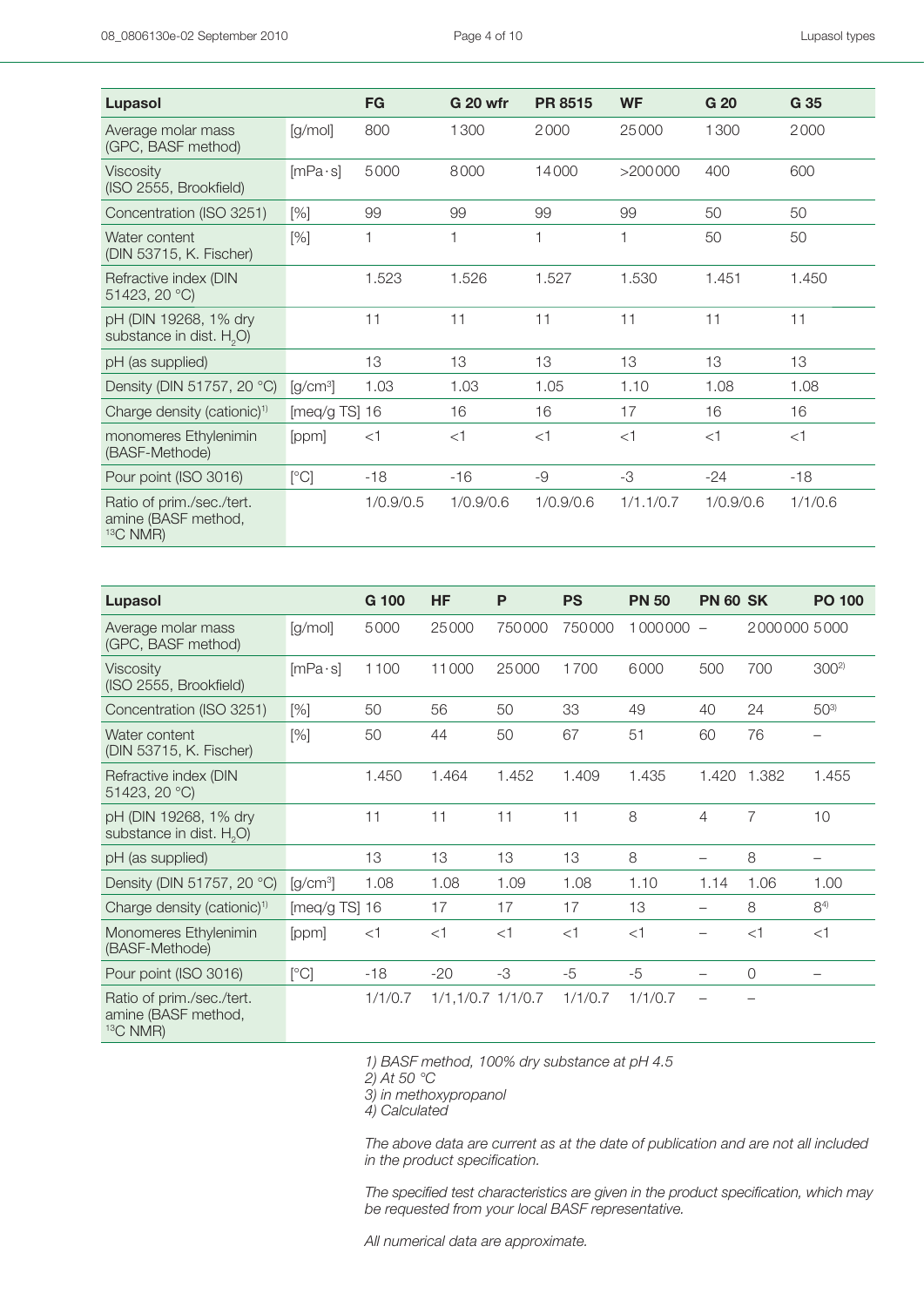**Viscosity Viscosity It is important for the transport, storage and processing of Lupasol products to** know how their viscosity changes with temperature and concentration. The two graphs below show the viscosity of some of the Lupasol products as a function of temperature.



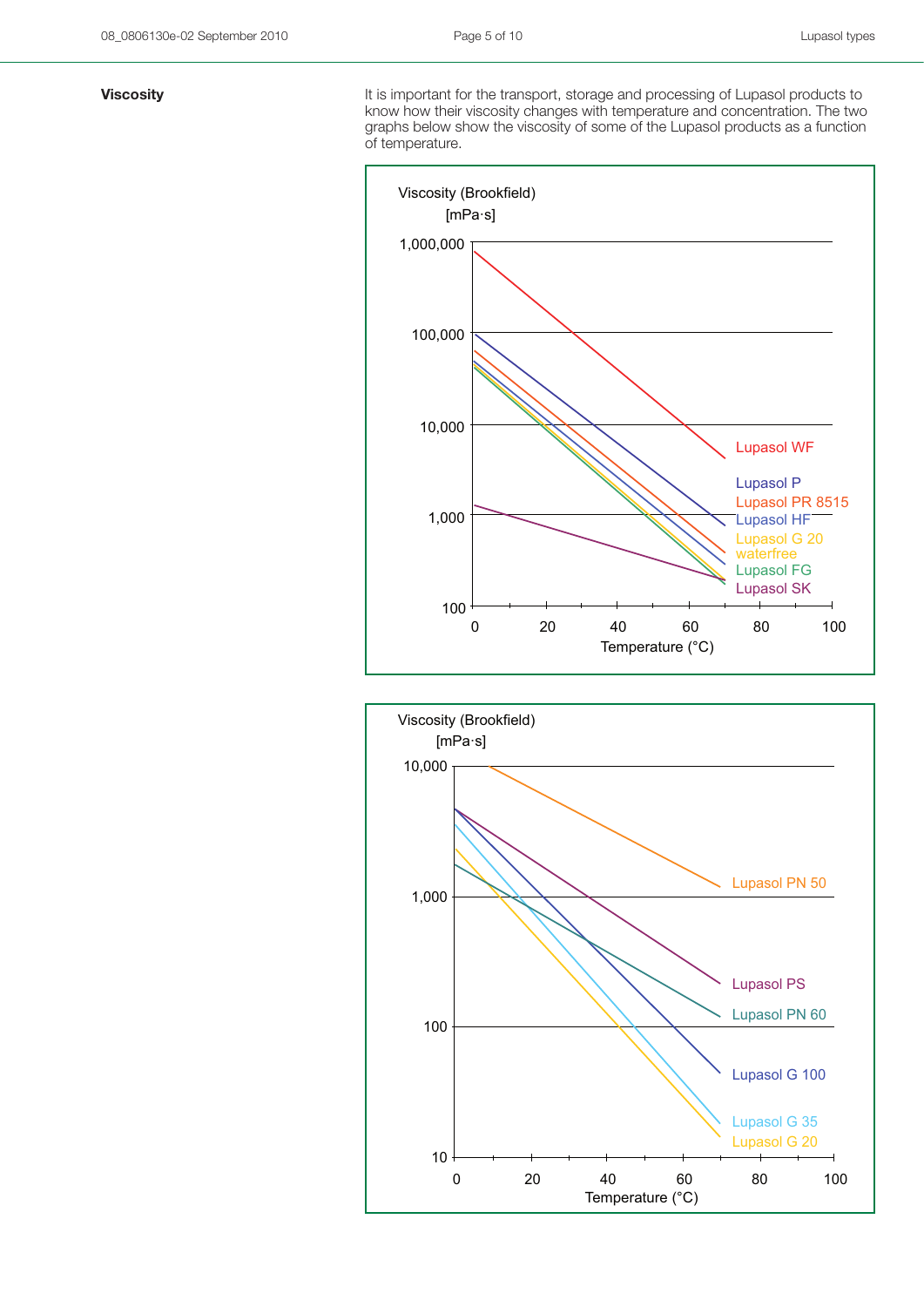The following graph shows how the viscosity of some of the Lupasol products depends on the water content.



**Charge density** As examples for the Lupasol products, the charge densities of Lupasol P and Conserved As examples for the Lupasol products, the charge densities of Lupasol P and Lupasol WF are shown here as function of pH.

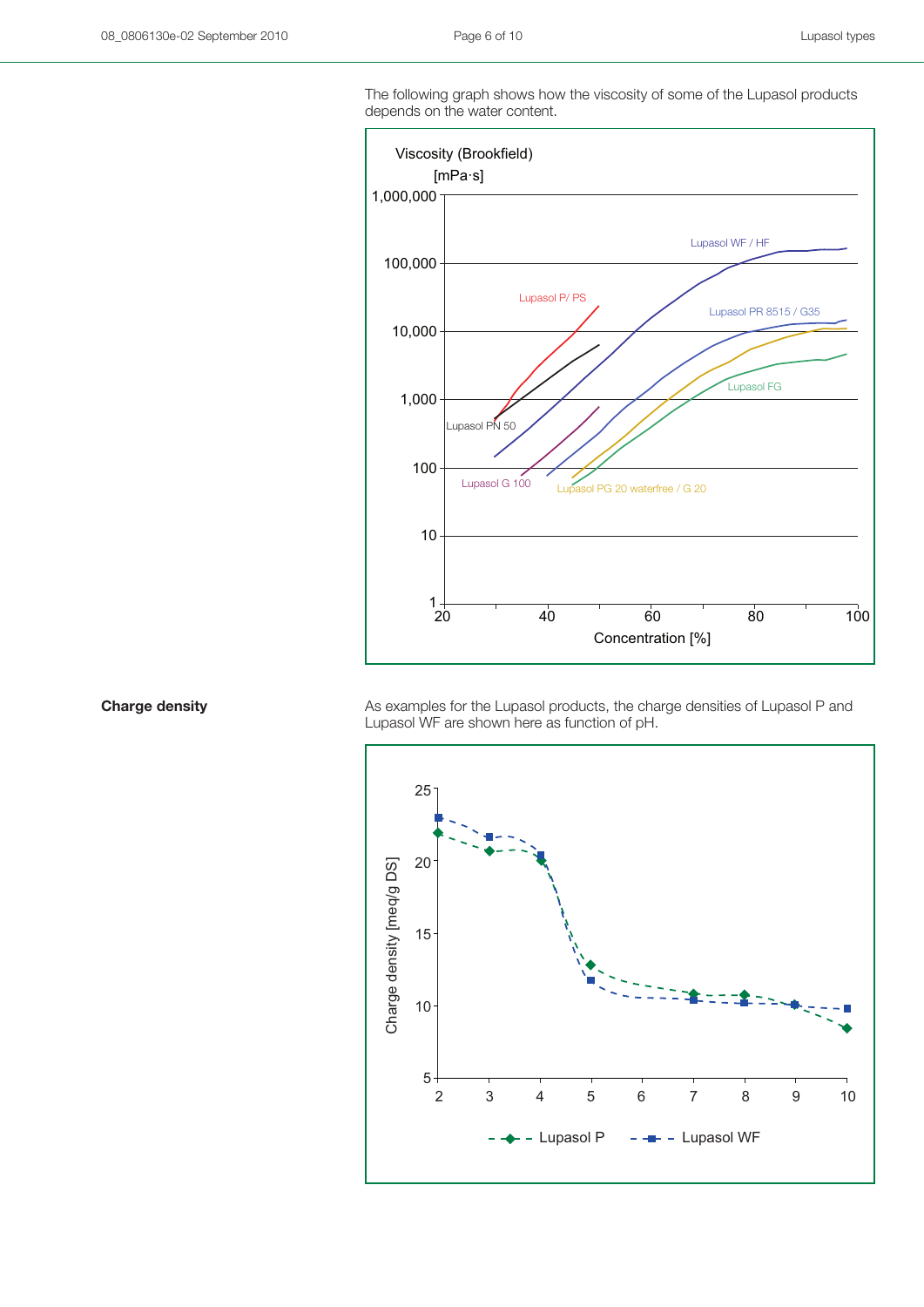**Solubility Example 20 Lupasol products are soluble in water and polar solvents.** 

The following solubility data are of a general nature only and can vary according to the amount of Lupasol to be dissolved. Aldehydes, ketones and chlorinated hydrocarbons are unsuitable as solvents, since they are likely to react with Lupasol. With acids, typical neutralization reactions occur.

|                           | Dist.<br>water | <b>Methanol</b><br>ethanol,<br>n-propanol<br>isopropanol | n-Hexane Ethyl acetate | <b>Toluol</b><br><b>Xylol</b> |
|---------------------------|----------------|----------------------------------------------------------|------------------------|-------------------------------|
| Lupasol FG                | $+$            | $^{+}$                                                   | ∩                      |                               |
| Lupasol G 20<br>waterfree | $+$            | $+$                                                      |                        |                               |
| Lupasol PR 8515           | $+$            | $+$                                                      |                        |                               |
| Lupasol WF                | $^{+}$         | $^{+}$                                                   |                        |                               |
| Lupasol G 20              | $+$            | $+$                                                      |                        |                               |
| Lupasol G 35              | $+$            | $^{+}$                                                   |                        |                               |
| Lupasol G 100             | $^{+}$         | $^{+}$                                                   |                        |                               |
| Lupasol HF                | $^{+}$         | $^{+}$                                                   |                        |                               |
| Lupasol P                 | $^{+}$         | $^{+}$                                                   |                        |                               |
| Lupasol PS                | $^{+}$         | $^{+}$                                                   |                        |                               |
| Lupasol PN 50             | $^{+}$         | $^{+}$                                                   |                        |                               |
| Lupasol SK                | $^{+}$         | $^{+}$                                                   |                        |                               |

*+ = soluble*

*– = insoluble*

- *= partially soluble*

**Compatibility Compatibility** Lupasol products are compatible with cationic and nonionic systems. In anionic systems, the addition of a Lupasol product can result in incompatibilities (gelatinization, precipitation). The compatibility can generally be improved by selecting the appropriate molecular weight or by adding ammonia.

Lupasol products may change the coloristic properties of dyes and pigments.

**Storage** Lupasol products should be stored in the tightly sealed original containers in cool,

formation of surface films. At temperatures below 0 °C, the products may solidify, but brief heating to a maximum of 80 °C and stirring reverses the process. Prolonged exposure to atmospheric oxygen can cause discoloration. We therefore recommend storage under an inert atmosphere of nitrogen.

dry rooms. High temperatures and direct sunlight can lead to discoloration and the

**Storage materials** Suitable materials for containers are stainless steel and numerous plastics (e. g. PE, PP and PVC). Containers of low alloy steel, copper or copper alloys cause discoloration and are therefore unsuitable.

**Shelf life** For Lupasol PS and Lupasol SK the standard shelf life is 6 months. For all other Lupasol brands referred to in this technical information, the standard shelf life is 12 months, always calculated from the date of dispatch. Proper storage in the original sealed container is a precondition.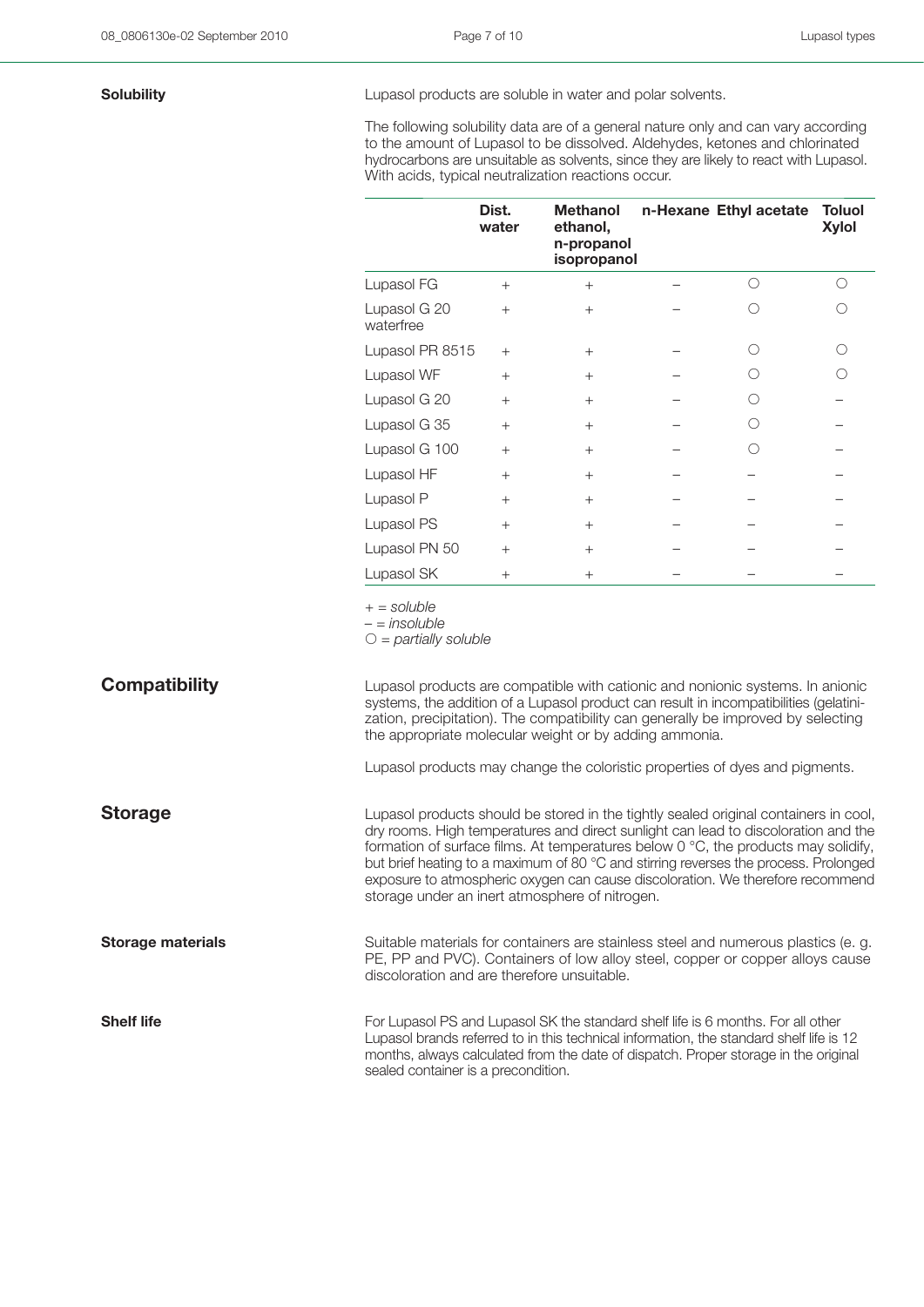| <b>Application</b>             | Because of their high charge density, Lupasol products adsorb strongly on negatively<br>charged surfaces such as cellulose, polyester, polyolefins, polyamides and metals.<br>They are therefore used as adhesion promoters for bonding different materials. The<br>usual application rate for these applications is very low, in the $50 - 150$ mg/m <sup>2</sup> range.<br>In addition, owing to the large number of peripheral amino groups, Lupasols can<br>act as physical or chemical crosslinking agents in coatings, paints and adhesives.                                           |
|--------------------------------|----------------------------------------------------------------------------------------------------------------------------------------------------------------------------------------------------------------------------------------------------------------------------------------------------------------------------------------------------------------------------------------------------------------------------------------------------------------------------------------------------------------------------------------------------------------------------------------------|
| <b>Printing inks</b>           | Lupasol WF is an effective adhesion promoter for printing inks for laminated films,<br>in which two or more layers of material are combined to form a solid composite.<br>Lupasol WF is particularly suitable for sandwich-printed laminated films. The appli-<br>cation rate is approx. 0.5 to 1% Lupasol WF to the printing ink. Lupasol WF is<br>strongly basic and must only be used with binders and pigments that are stable<br>to alkalis. Polyvinylbutyral is the preferred binder.                                                                                                  |
| <b>Flocculant</b>              | Lupasol P is used to flocculate highly charged anionic particles. Good results have<br>been obtained in precipitating proteins, zeolites and silicates.                                                                                                                                                                                                                                                                                                                                                                                                                                      |
| Adhesion promoter in car tires | Lupasol WF improves the adhesive properties of styrene-butadiene rubber towards<br>the fibers incorporated in car tires. Particularly in systems based on resorcin/<br>formaldehyde, vinylpyridine and polyethylene terephthalate, the use of Lupasol<br>results in improved adhesion and reduces the hardness of the rubber mixture.                                                                                                                                                                                                                                                        |
| <b>Adhesives</b>               | In combination with polyvinyl alcohol, polyvinylbutyral, polyvinyl acetate and styrene<br>copolymers, Lupasol products can be used as adhesion promoters in adhesives. The<br>application concentration is usually in the $0.1 - 5\%$ range (percent active substance).<br>Lupasol P, PS and HF are particularly suitable.                                                                                                                                                                                                                                                                   |
|                                | Because of their crosslinking action, the use of low-molecular Lupasol products<br>in dispersion-based label adhesives results in significantly increased cohesion for<br>the same level of adhesion.                                                                                                                                                                                                                                                                                                                                                                                        |
|                                | Low-molecular anhydrous Lupasol products can also act as crosslinkers and<br>hardeners in epoxy resin and polyurethane adhesives. The amounts used depend<br>on the epoxide or isocyanate component and the desired product properties.                                                                                                                                                                                                                                                                                                                                                      |
| <b>Complex formation</b>       | Lupasol products can form reversible complexes with heavy-metal ions. They have<br>a high cation-binding capacity similar to that of EDTA. Complexing is preferably<br>carried out in an alkaline medium. Lupasol products exhibit outstanding binding<br>capacities towards divalent metal ions (Zn <sup>2+</sup> , Hg <sup>2+</sup> , Cu <sup>2+</sup> , Pb <sup>2+</sup> , Ni <sup>2+</sup> , Cd <sup>2+</sup> ). Lupasol<br>P is suitable for separating heavy metals from aqueous solutions by ultrafiltration.<br>The heavy metals can be subsequently recovered by electrodeposition. |
| <b>Coatings and paints</b>     | Lupasol products are used as primers in coating applications, where they improve<br>adhesion to the substrate. Especially in UV-curing systems, which often exhibit<br>poor adhesion because of volume shrinkage, considerable improvements can be<br>obtained by using Lupasol P as a primer.                                                                                                                                                                                                                                                                                               |
|                                | The addition of even a small concentration (0.1%) of Lupasol G 20 to standard<br>emulsion paints significantly improves the wet adhesion, which is of particular<br>significance in bath and kitchen applications. Lupasol G 20 or Lupasol G 35 can<br>be added directly to the paint formulation. This makes the use of special monomers<br>in emulsion paint manufacture unnecessary.                                                                                                                                                                                                      |
|                                | Low-molecular, anhydrous Lupasol products can also be used as a crosslinking<br>polyamine component in epoxy resin and polyurethane coatings. Lupasol products<br>improve the early rain resistance of stucco finishes.                                                                                                                                                                                                                                                                                                                                                                      |
|                                | Lupasol G 35 is used to prepare stucco formulations with long-term stability.<br>Lupasol G 100 is an additive that can be incorporated immediately before the<br>stucco is applied.                                                                                                                                                                                                                                                                                                                                                                                                          |
| <b>Pigment manufacture</b>     | Pigments dispersed with Lupasol-based compounds are easier to process and<br>exhibit higher color strength                                                                                                                                                                                                                                                                                                                                                                                                                                                                                   |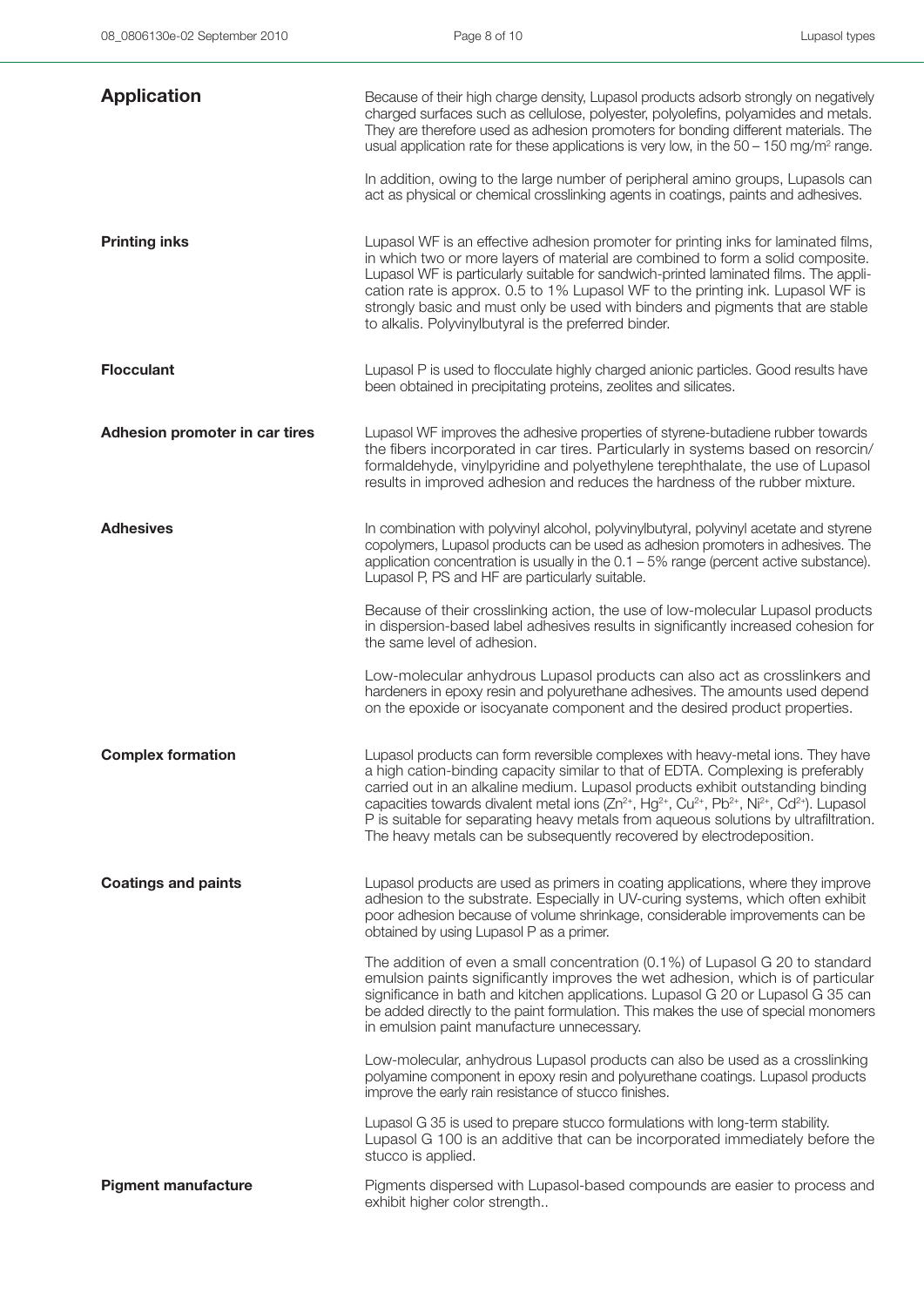| <b>Protein immobilization</b> | Lupasol products can be used to immobilize proteins on inorganic materials. The<br>proteins are usually bound to the Lupasol using dialdehydes (e. g. glutaraldehyde).<br>Lupasol PN 50 is particularly suitable for this application.                                                                                                                                                                                                                                                                                                                            |
|-------------------------------|-------------------------------------------------------------------------------------------------------------------------------------------------------------------------------------------------------------------------------------------------------------------------------------------------------------------------------------------------------------------------------------------------------------------------------------------------------------------------------------------------------------------------------------------------------------------|
| <b>Textile auxiliaries</b>    | Lupasol P improves fixation of reactive dyes on cotton. It can be applied during<br>pretreatment or aftertreatment. Lupasol P can also be used to fix flame retardants.                                                                                                                                                                                                                                                                                                                                                                                           |
| <b>Packaging films</b>        | Lupasol P is very effective as an adhesion promoter in multilayer packaging films<br>manufactured by coating, lamination, extrusion coating or coextrusion. Applying<br>Lupasol P in composite films (laminates) allows the use of material combinations<br>that result in improved physical, chemical and mechanical properties and substantially<br>increase the barrier effect.                                                                                                                                                                                |
|                               | The following materials are suitable as substrates: cellulose, paper, cellophane,<br>viscose, polyolefins (PP, OPP, BOPP, PE, LDPE, HDPE), polyester (PET), polyamide,<br>alogenated polymers (PVC, PVDC), and metals (e. g. aluminum).                                                                                                                                                                                                                                                                                                                           |
|                               | The following coating agents can be used: polyolefin waxes (PE, LDPE, HDPE),<br>PVAc, PVA, acrylates, and PVDC.                                                                                                                                                                                                                                                                                                                                                                                                                                                   |
|                               | Application                                                                                                                                                                                                                                                                                                                                                                                                                                                                                                                                                       |
|                               | Film pretreatment<br>Oxidative pretreatment of the film considerably improves adhesion. Inline pretreatment<br>(corona, flame or ozone) of films before coating is therefore recommended.                                                                                                                                                                                                                                                                                                                                                                         |
|                               | The solids content of an aqueous Lupasol P primer solution is between 0.5 and<br>1%. The water used to prepare it should be low in Ca <sup>2+</sup> ions. Up to 30 wt% alcohol<br>(methanol, ethanol or isopropanol) can be added to improve drying and wettability.<br>Where films with low surface tension are used, we recommend the addition of 0.5%<br>nonionic surfactant (Lutensol ON 60). The primer solution is applied at the rate of<br>$1-5$ g (of a 1% solution) per square meter (corresponding to $10-50$ mg/m <sup>2</sup> of<br>pure Lupasol P). |
|                               | Coating<br>The primer solution can be applied, for example, by means of a dip bath with a<br>plastic or metal transfer roll.                                                                                                                                                                                                                                                                                                                                                                                                                                      |
|                               | Drying<br>After application of the primer solution, the coating is usually dried conventionally<br>in a stream of warm air $(\geq 50 \degree C)$ . Adding alcohol allows the drying time and<br>temperature to be reduced. Insufficiently dried primer coatings lead to poorer<br>adhesion or blocking in offline applications.                                                                                                                                                                                                                                   |
|                               | Combination<br>Combination of the Lupasol-coated polymer film with a topcoat is carried out under<br>heat (50 °C – 100 °C, depending on the type and thickness of material) and pressure.                                                                                                                                                                                                                                                                                                                                                                         |
|                               | Typical application<br>A widely used application is the extrusion of polyethylene (LDPE) under oxidizing<br>conditions on a film coated with Lupasol P at 300 °C - 320 °C. Under optimum<br>conditions extremely good adhesion is achieved (adhesive strengths of up<br>to180 g/cm <sup>2</sup> ).                                                                                                                                                                                                                                                                |
|                               |                                                                                                                                                                                                                                                                                                                                                                                                                                                                                                                                                                   |
|                               |                                                                                                                                                                                                                                                                                                                                                                                                                                                                                                                                                                   |